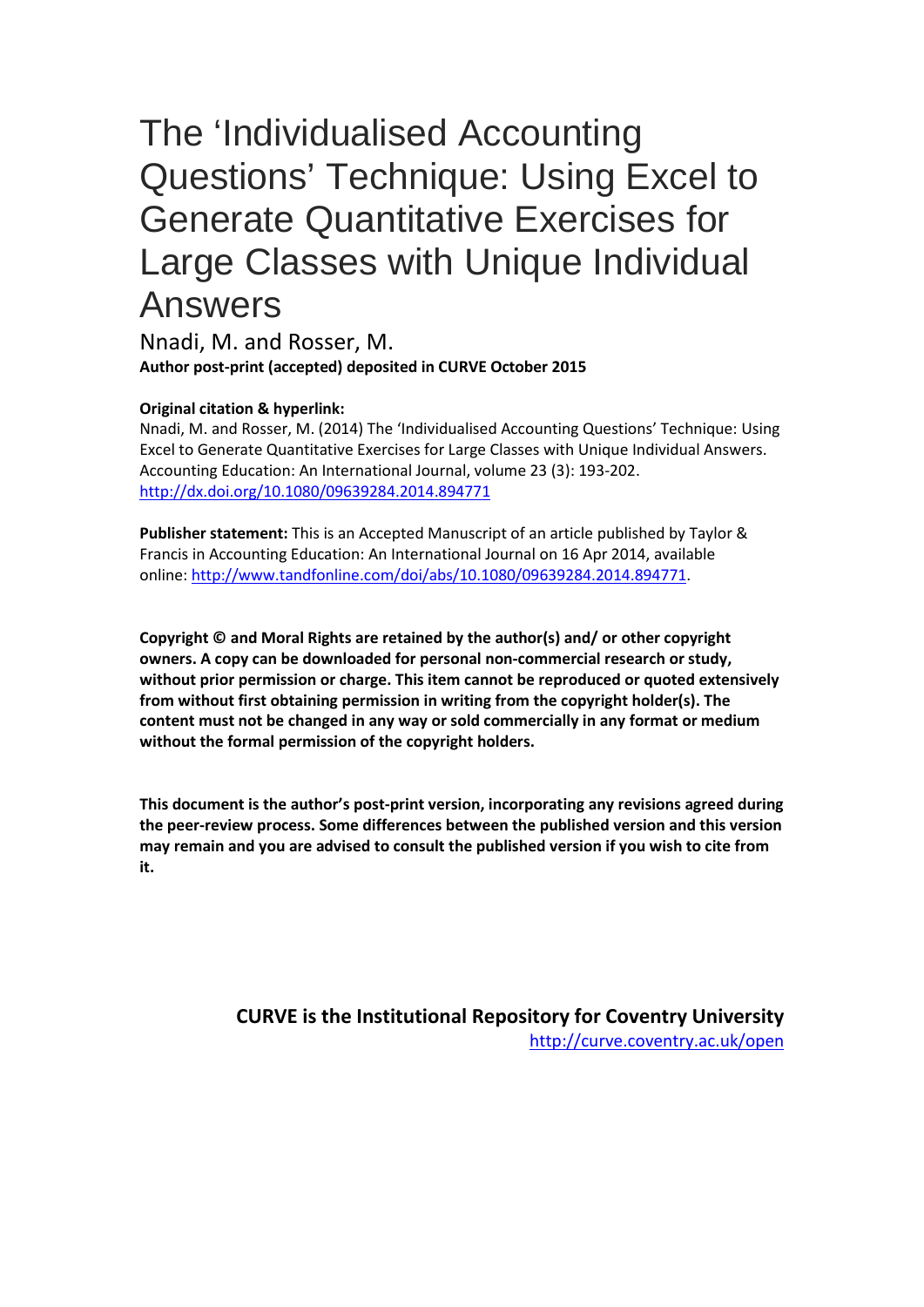## AE120180r

# **The 'Individualised Accounting Questions' technique: Using Excel to generate quantitative exercises for large classes with unique individual, answers**

## **Matthias Nnadi**

School of Management, Cranfield University, Bedfordshire, MK43 0AL, UK

## **Mike Rosser**

Department of Economics, Finance & Accounting, Coventry Business School, Coventry University CV1 5FB, UK

#### **Abstract**

The 'individualised accounting questions' (IAQ) technique set out in this paper encourages independent active learning. It enables tutors to set individualised accounting questions and construct an answer grid that can be used for any number of students, with numerical values for each student's answers based on their student enrolment number. The individualised questions reduce the risk of collusion and thus allow tutors to set accounting coursework assessments that contribute to final grades so that students have an extra incentive to do them in their own time, drawing on teaching materials and helping them to develop competency. The method, also allows specific individualised feedback, and has been used successfully by the authors and found to encourage students to work independently.

*JEL Classifications* M40, M41, M49

**Key words:** Accounting, assessment, active learning, individualised questions.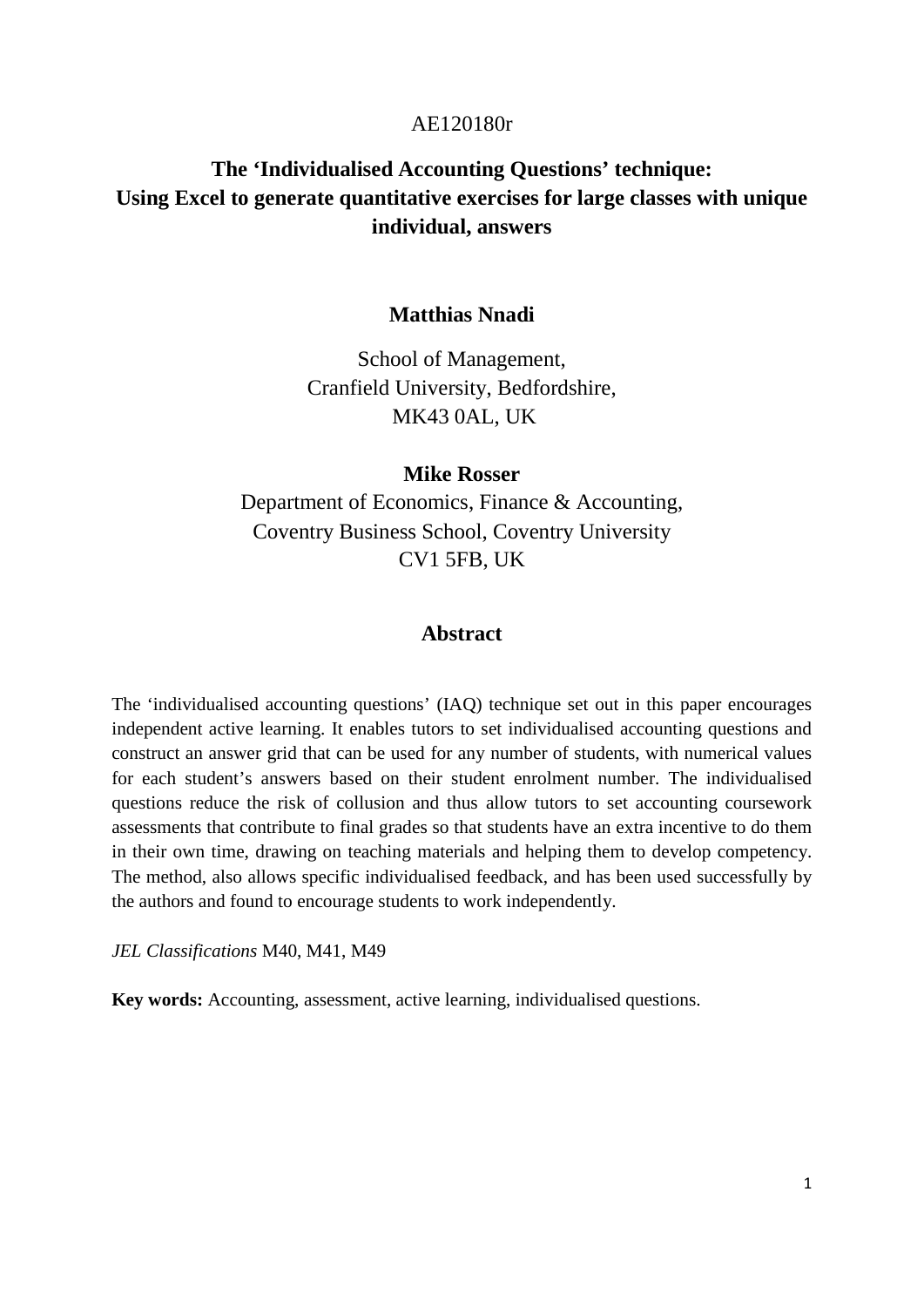## **1. Introduction**

Educators generally agree that active learning is better than passive learning. This is especially true in subject areas such as accounting that require students to practise applying techniques to master them. A major challenge, however, is how to get all students to engage in this active learning, particularly weaker students who need to do more practice but who, paradoxically, can often put in less effort than the more able students.

Educators (e.g. Harrell et al, 1985) have argued that to encourage active learning students' effort should be associated with reward, normally with higher grades. Final examinations, or in-class tests, can provide some incentive and, of course, are necessary to ensure only competent students are awarded qualifications, but they only assess what the student knows and are not part of the learning process in themselves. Fogarty and Goldwater (1992) developed a programme of computer based tests that students could take when they felt ready, and repeat, with in-built features to ensure the same questions were not repeated. From an education viewpoint this was an improvement, as students could learn from their mistakes and refer to their notes and textbooks to help better understand methods that they had difficulty with. Others have since developed more sophisticated computer based test systems, but these still have some drawbacks:

- i) Most computer based tests are time constrained and, even if students are allowed to consult their notes, there may not be enough time to properly get to grips with techniques required which the student may not yet be familiar with.
- ii) Computer based self test systems can be very time consuming and costly to set up or to change the type of questions used.
- iii) Computer packages are often restricted to relatively short questions that do not allow changes to fit the class needs or that do not ask for student commentary on results.
- iv) Feedback from computer based tests is not personalised and is usually constrained to telling students if they are correct or not and presenting a model answer.

If a student is given a set of accounting questions to do in their own time, which is then manually marked by their tutor, the advantages are that: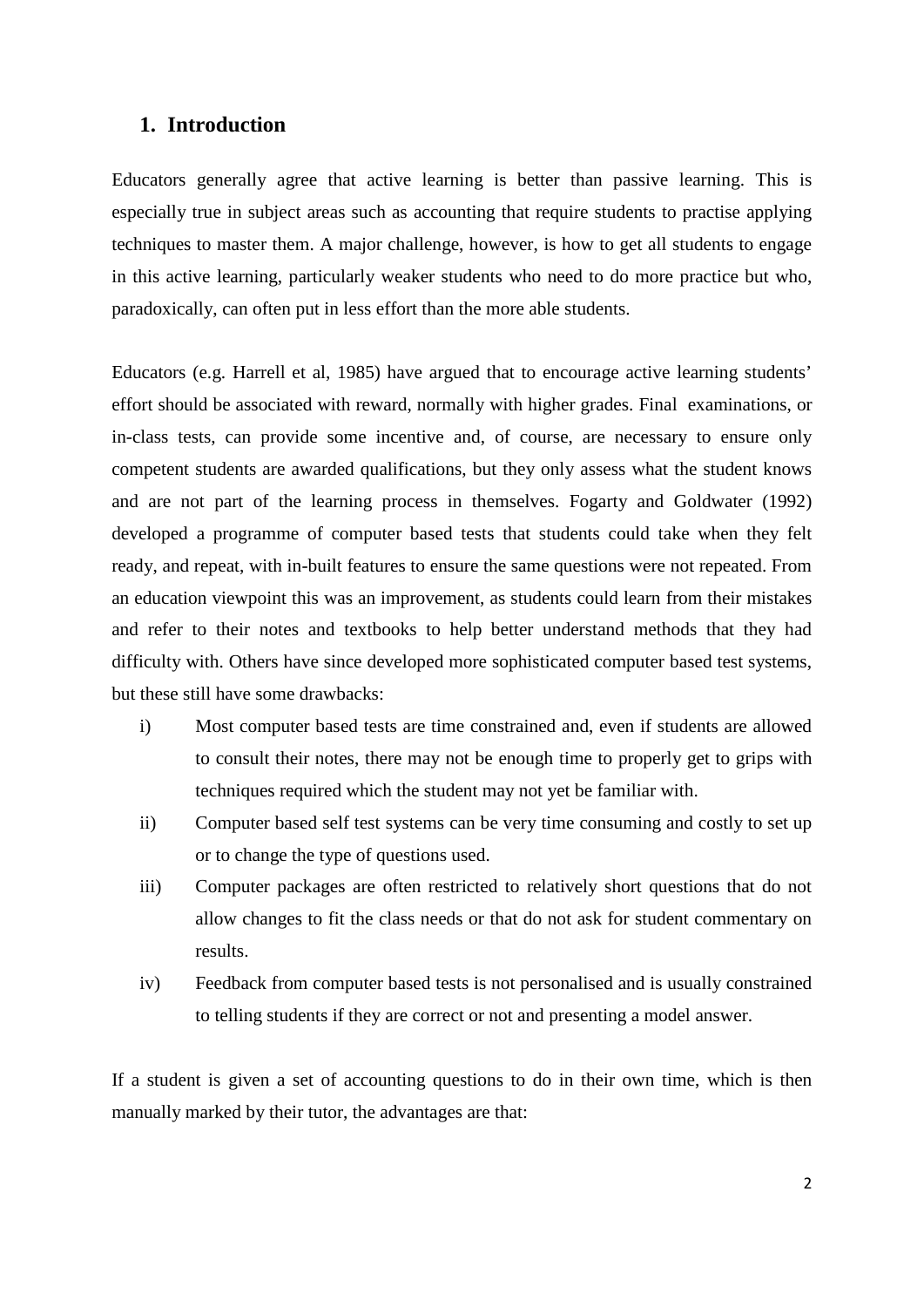- i) This allows the student to draw on teaching materials to help them learn how to tackle the questions and engage in active learning.
- ii) The tutor can set more realistic complex and time consuming questions that would not be suitable for conventional exams or time constrained on-line assessment.
- iii) The tutor is able to tailor the questions to fit their teaching programme.
- iv) Feedback can be personalised to each student's requirements.

However, if all students are given the same set of assessment questions they may collude. In particular this can be one of the learning and assessment challenges facing tutors who teach large classes (Ashworth, et al, 1997; Doran et al, 2011). One solution, suggested by Nnadi (2003), Blayney and Freeman (2008) and others, is to ensure that each student is set different questions. This supports Forgarty and Goldwater (1992), who advocate a system that shifts the responsibility of learning to the student. Discussing with other students the most appropriate methods to use may then actually become part of a student's learning process.

This paper sets out a relatively straightforward method by which tutors can develop individual accounting questions using Excel spreadsheets and students' ID numbers. By reducing the incentive to collude, tutors can allocate grades to coursework, thus giving students more incentive to practise techniques and enhance their learning. The idea of creating individualised questions is not new, but this particular individualised accounting questions (IAQ) technique allows tutors to develop questions that best assess the course they are teaching, using only basic Excel and without requiring them to develop a large bank of questions or to produce a sophisticated interactive on-line teaching package

# **2. The challenge of individualising accounting questions: methodological rationale**

The method follows a similar technique to Rosser (2008), where answers are computed in a spreadsheet grid and numerical values depend on individual students' identification numbers. Given that the use of spreadsheets is now an essential feature of accounting education (Chandler and Marriott, 1994; Beaman et al, 2005), accounting tutors should have no real difficulties in creating these spreadsheets. This addresses the issue raised by Fogarty and Goldwater (2007) that the technical difficulty involved in the development of some instructional materials could make it difficult to achieve the needed result. Thus, a pedagogy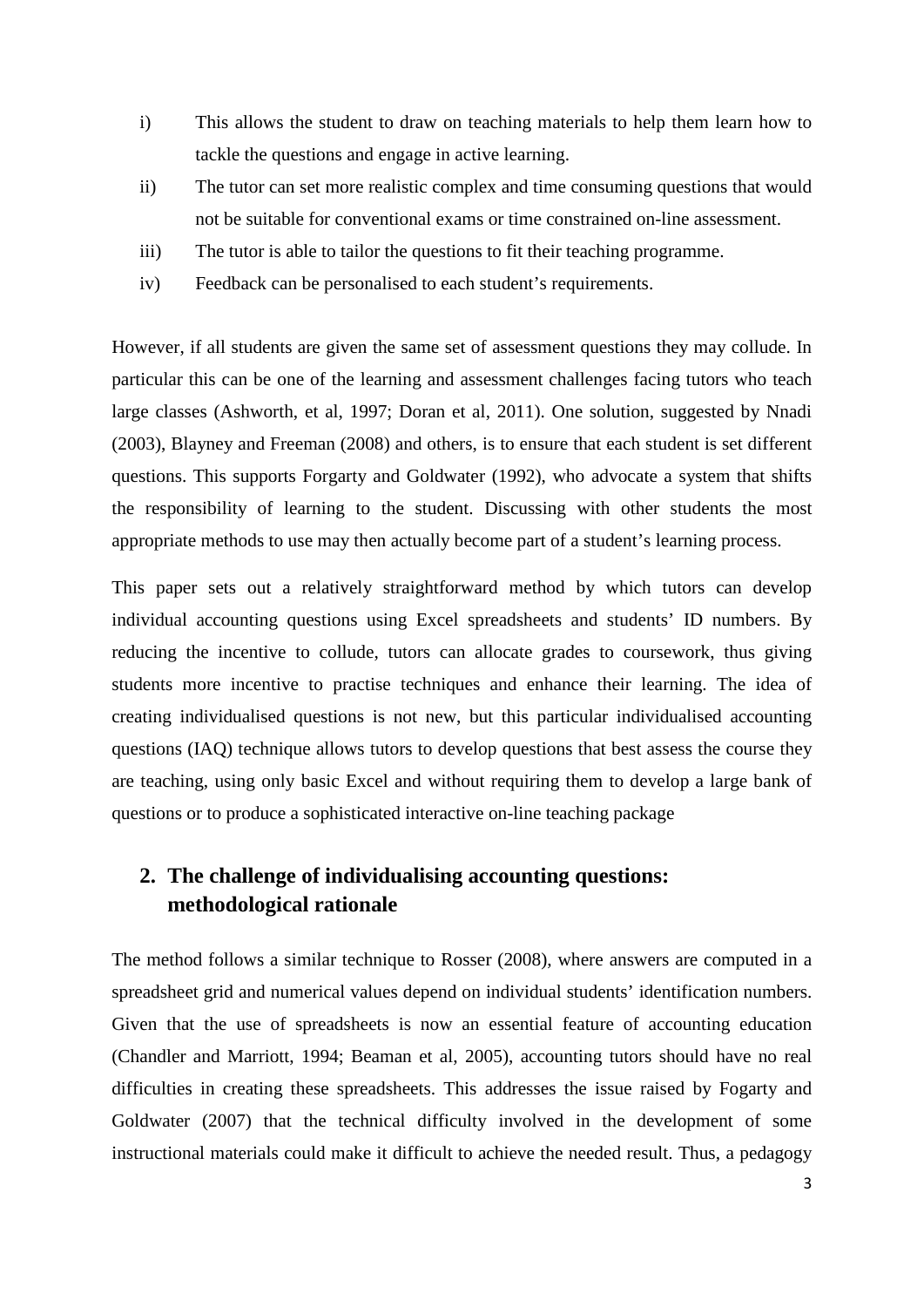that is easy to use by both the students and teachers will yield the most beneficial outcome. Lehman and Herring (2003) developed 'an interactive electronic spreadsheet' that provided students with immediate feedback using an answer-until-correct approach, but this has limited applicability to basic financial accounting problems, does not individualise questions, and does not give customised feedback on why students may have got incorrect answers.

The IAQ method set out here can be used to assess a variety of accounting topics including financial statements analysis, budgeting, cash flow statement, income statement, balance sheet, investment appraisal techniques, and costing techniques.

## **3. Setting up for basic accounting problems using the IAQ method**

The starting point is to obtain an electronic class list of student enrolment numbers (SEN). If this is not available then the tutor can just create and allocate a unique number to each student. However, using the SEN has the advantage over an especially generated set of numbers in that all students will normally have their number on their ID card and tutors will not have to worry about late enrolments, repeat students or those who lose an allocated number. A typical student enrolment number (SEN) in UK universities has seven digits, and this is what the examples in this paper are based on, although the method can easily be adapted for other SEN formats.

In a coursework assessments based on this IAQ technique, students are given clear instructions to fill their SEN into a grid so that each digit corresponds to a letter of the alphabet, as in the example in Table 1(a) for a student with a SEN of 2010001. Assessment questions then refer to these letters, with each student substituting in the corresponding number from the grid they have completed.

| <b>Instruction:</b> | Fill your SEN into the boxes below so that each digit |                                                     |  |  |  |  |   |  |  |  |  |  |  |
|---------------------|-------------------------------------------------------|-----------------------------------------------------|--|--|--|--|---|--|--|--|--|--|--|
|                     |                                                       | corresponds to a particular letter of the alphabet. |  |  |  |  |   |  |  |  |  |  |  |
| <b>SEN</b>          |                                                       |                                                     |  |  |  |  | Н |  |  |  |  |  |  |
| 2010001             |                                                       |                                                     |  |  |  |  |   |  |  |  |  |  |  |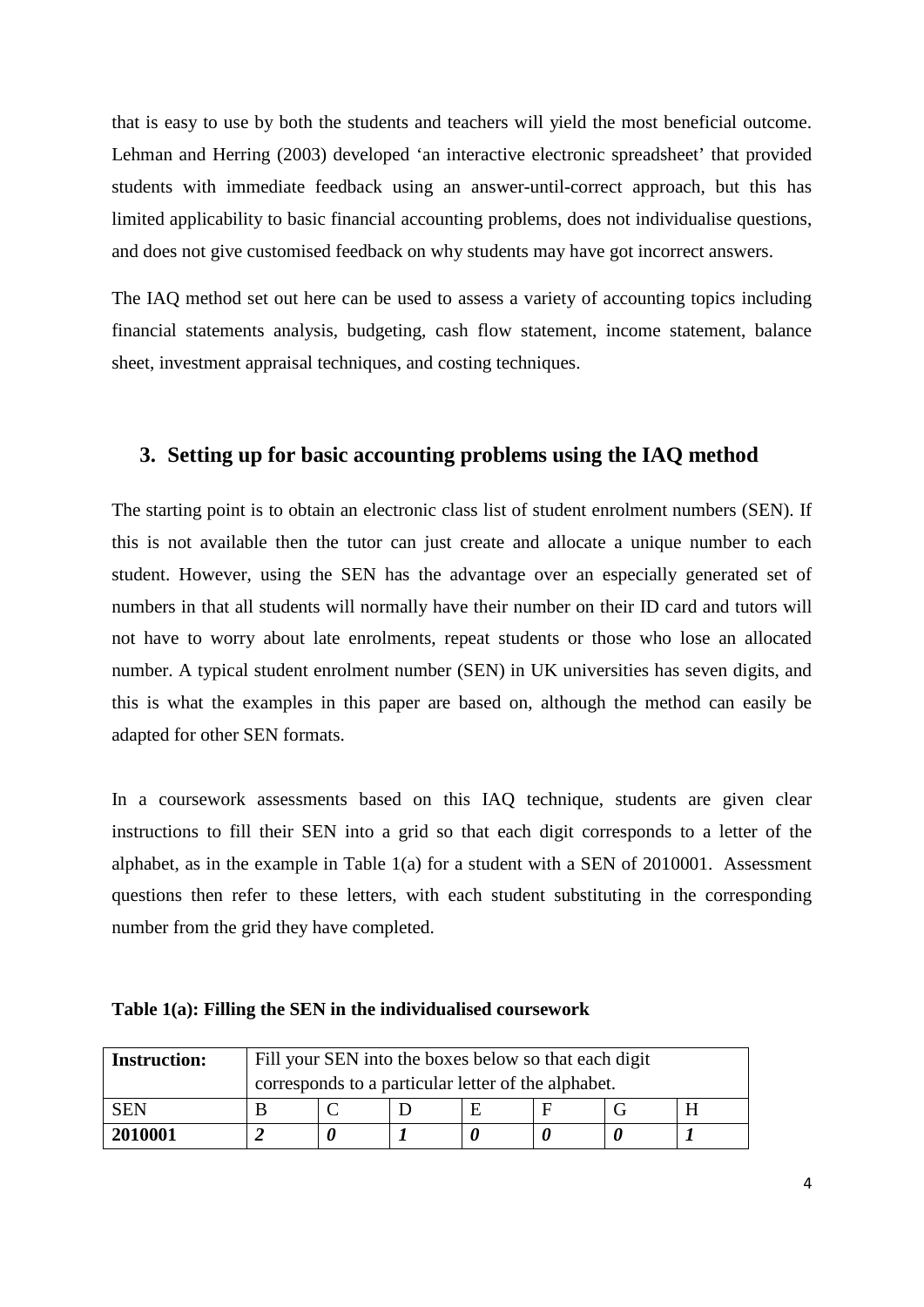The reason why the alphabetic sequence starts with B rather than A is because the actual SEN is put in column A so the spreadsheet formulae refers to columns from B onwards.

Tutors then need to decompose the SEN into separate digits in different spreadsheet columns. There are various ways that this can be done with Excel, but perhaps the easiest, assuming the first student SEN is in cell A2, is just to paste the formula  $=MID($A2, COLUMN() -1,1)$ into each of the seven columns to the right of cell A2. Thus, using the set of formulae shown in Table 1(b) below will give the values shown in Table 1(c) in columns B to H if these formulae are copied down the columns.

**Table 1(b): Decomposing student enrolment number (SEN) into using spreadsheet** 

|               | A          | В                                  | С                                  |                                    | F                                  | F                                  | G                                  | н                                  |
|---------------|------------|------------------------------------|------------------------------------|------------------------------------|------------------------------------|------------------------------------|------------------------------------|------------------------------------|
|               | <b>SEN</b> |                                    |                                    |                                    |                                    |                                    |                                    |                                    |
| $\mathcal{P}$ | 2010001    | $=MID($A2,$<br>COLUMN()<br>$-1,1)$ | $=MID($A2,$<br>COLUMN()<br>$-1,1)$ | $=MID($A2,$<br>COLUMN()<br>$-1,1)$ | $=MID($A2,$<br>COLUMN()<br>$-1,1)$ | $=MID($A2,$<br>COLUMN()<br>$-1,1)$ | $=MID($A2,$<br>COLUMN()<br>$-1,1)$ | $=MID($A2,$<br>COLUMN()<br>$-1,1)$ |
| 3             | 2010002    |                                    |                                    |                                    |                                    |                                    |                                    |                                    |

**Table 1(c): Decomposed SEN using spreadsheet** 

| A           | В         |  |  | $\mathbf H$ |
|-------------|-----------|--|--|-------------|
| <b>SEN</b>  |           |  |  |             |
| 2010001     | 2         |  |  |             |
| $2010002$ 2 |           |  |  |             |
| 2010003 2   |           |  |  |             |
| 2010004     | $\bigcap$ |  |  |             |

This process only has to be done once, the first time a lecturer uses this method, and then this section of the spreadsheet can be saved for future use for other sets of questions..

To provide each student with their unique questions, the tutor only needs to produce one question sheet that can be given to the whole class. This should contain some instructions and information for students, along the lines: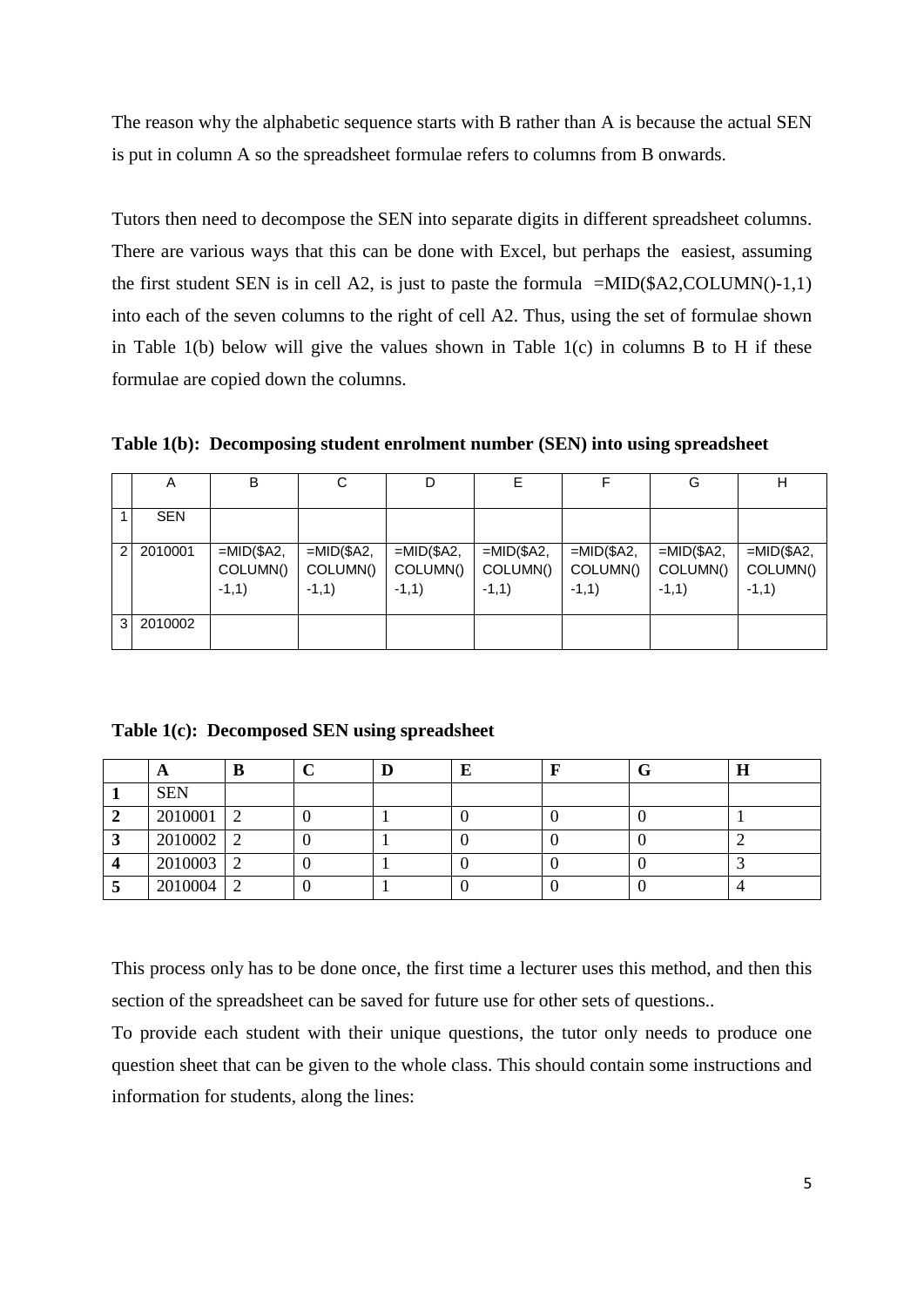- The values you need to use to answer the questions below will depend on your student enrolment number (SEN)
- Please enter your SEN in the grid below. (*Tutor provides a grid as in Table 1(a)*)
- You should then write in values for each question corresponding to the letters above each digit in your SEN. For example, if your SEN was 1234567 then an amount specified in a question as £2G, H00 would be £26,700.
- Write the relevant numbers that correspond to your SID in the spaces in the brackets before you start answering each question.

If tutors then set out questions as in the examples in Section 5 below, leaving a space for students to write in their own values corresponding to their SEN digits, then each student will have a unique set of numerical questions to answer.

#### **4. Dealing with complexities in SEN**

A few precautions may be needed to ensure that all students arrive at acceptable answers. If we simply let digits in a student's SEN represent all specified variables, such as the interest rate, this could cause problems, particularly if a digit is zero. For example, for SEN 2010001, then if digits FG represented the interest rate in an investment appraisal problem, inputting an interest rate of 0.0% may give an unrealistic problem to solve.

To avoid this sort of problem it is often best to give students problems with numbers that are a mixture of given digits, that will be the same for each student, and digits that will depend on their SEN. For example, the interest rate could be specified as 4.EF%. This would mean student number 201000 would use 4.00%, which is realistic, and other students would have interest rates within a close range but not all the same. In a large class some students might still have the same interest rate in an example like this, but if there are also other individualised values, such as the amount invested, this will ensure more differentiation of answers. If Excel formulae are just copied down the spreadsheet page then it is then easy to spot if any unrealistic or confusing answers are computed for particular students' SEN and then make any necessary adjustments.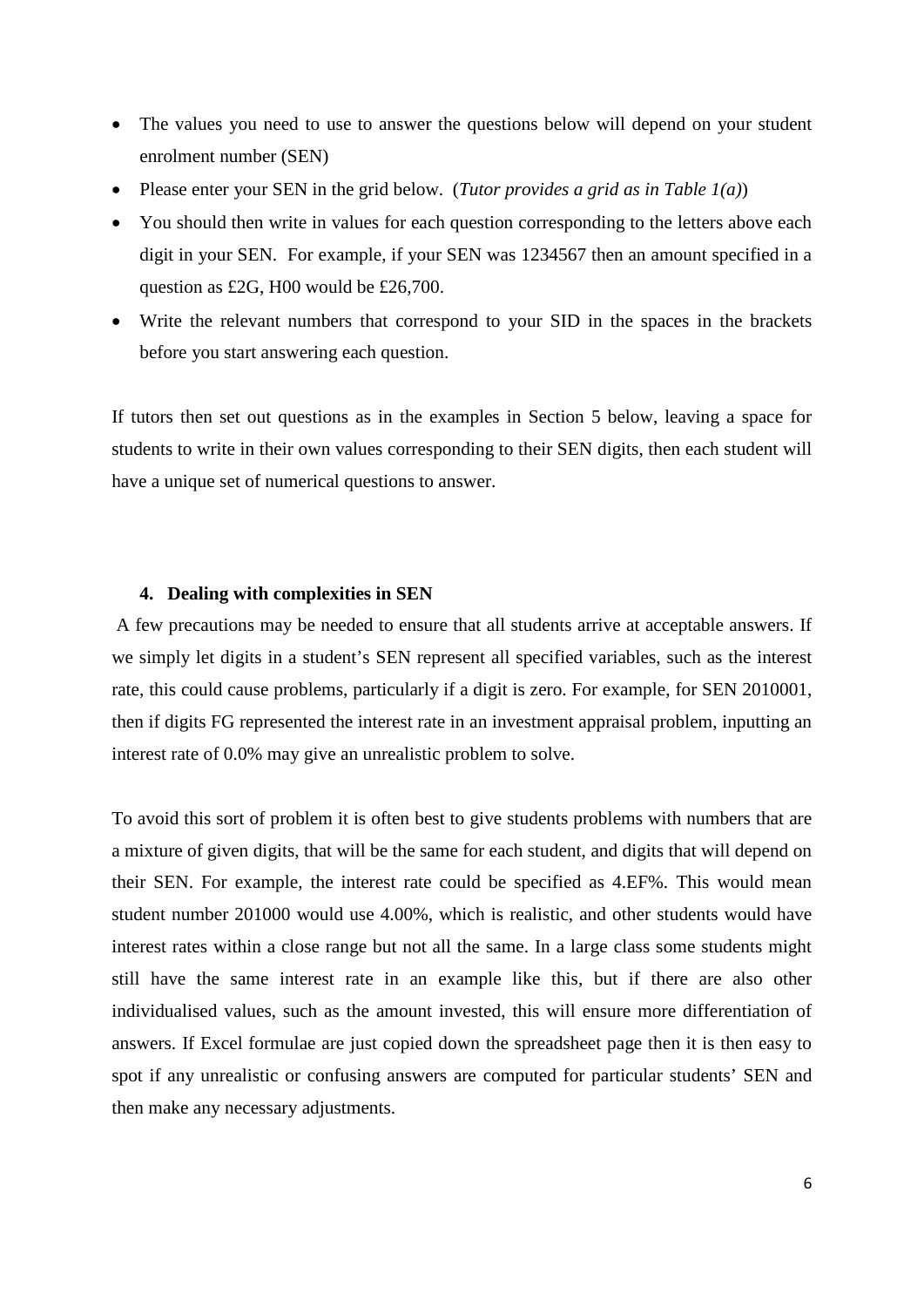## **5. Applications of the IAQ Method**

Some simple examples below illustrate different possibilities for the application of this technique. However, for actual questions given to students, tutors may extend and combine these different approaches to make assessments more challenging.

# Example 1 **Using IAQ to Create an Income Statement Exercise**

| Question: Find the gross and net profits of XYZ Ltd given |                   |
|-----------------------------------------------------------|-------------------|
| Trial balance as at 31 <sup>st</sup> December 2013        |                   |
|                                                           | $\pounds$ '000    |
| Sales                                                     | 11,2EH            |
| Opening inventory                                         | 1, G <sub>0</sub> |
| Purchases                                                 | 4, H <sub>0</sub> |
| Selling and admin expenses                                | G, D50            |
| Closing inventory                                         | 1, G50            |

## *Tutor's spreadsheet for marking:*

Firstly, create the values that each student needs to work with for the above five variables by putting appropriate formulae in columns I to L, with expenses in column N. These formulae need to refer to the relevant SEN digit in columns B to H, multiplying up as appropriate. For example, the digit in column E has to be multiplied by 10 in the Sales formula.

Secondly, create formulae for the Gross and Net profit in columns M and O that will compute answers based on the initial values in columns I to M and N. Table 2(a) below sets out appropriate formulae for this question in row 2.

|   | A          | B | $\mathbf C$ | D            | E        | $\mathbf{F}$ |          | G H I |                       | ٠.                | K        | L                | M           |                     |            |
|---|------------|---|-------------|--------------|----------|--------------|----------|-------|-----------------------|-------------------|----------|------------------|-------------|---------------------|------------|
| 1 | <b>SEN</b> |   |             |              |          |              |          |       | <b>Sales</b>          | Open. inv. Purch. |          | <b>Closing</b>   | Gross       | <b>Expenses</b>     | Net profit |
|   |            |   |             |              |          |              |          |       |                       |                   |          | inv.             | profit      |                     |            |
| 2 | 2010001    | 2 | $\theta$    | $\mathbf{1}$ | $\theta$ | $\theta$     | $\theta$ |       | $=11200+E2$ = 1000+G2 |                   | $=4000+$ | $=1000+G2$ = I2- |             | $=G2*1000+$ = M2-N2 |            |
|   |            |   |             |              |          |              |          |       | $*10+H2$              | $*100$            | $H2*100$ | $*100+50$        | $((J2+K2)-$ | $D2*100+50$         |            |
|   |            |   |             |              |          |              |          |       |                       |                   |          |                  | L2)         |                     |            |
| 3 |            |   |             |              |          |              |          |       |                       |                   |          |                  |             |                     |            |
| 4 |            |   |             |              |          |              |          |       |                       |                   |          |                  |             |                     |            |
| 5 |            |   |             |              |          |              |          |       |                       |                   |          |                  |             |                     |            |
| 6 |            |   |             |              |          |              |          |       |                       |                   |          |                  |             |                     |            |

#### **Table 2(a) Programming IAQ for income statement**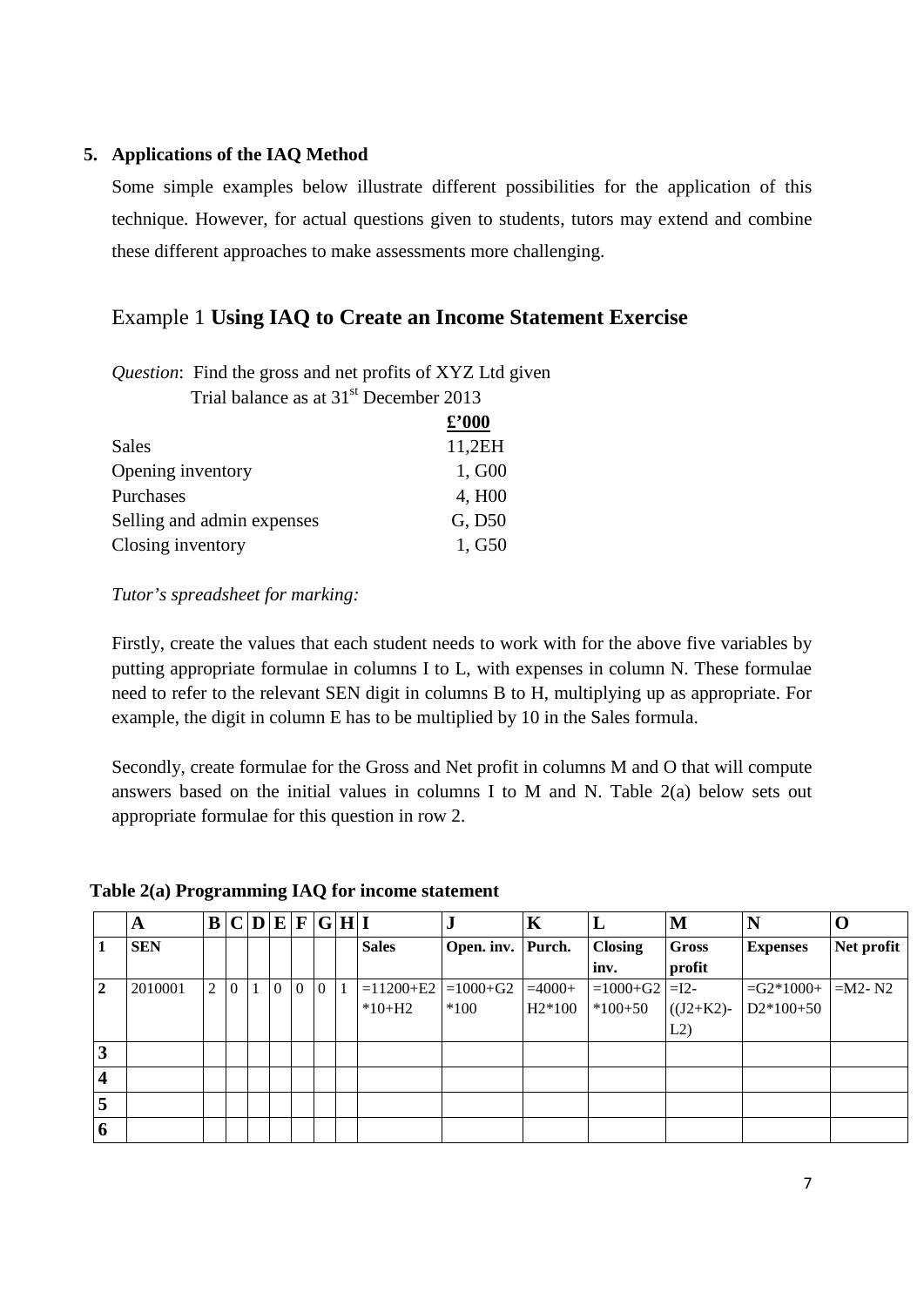The formulae in cells I2 to O2 can now be copied down the worksheet page so that answers are generated for whatever set of SEN is pasted into column A. The actual spreadsheet with values giving answers for each student SEN will then appear as in Table 2(b).

|                | $\mathbf A$ | B              | C        | D | E        | F        | G        |                | H <sub>I</sub> | $\mathbf{J}$ | K      | L              | M            | N    | $\mathbf 0$ |
|----------------|-------------|----------------|----------|---|----------|----------|----------|----------------|----------------|--------------|--------|----------------|--------------|------|-------------|
| 1              | <b>SEN</b>  |                |          |   |          |          |          |                | <b>Sales</b>   | Open.        | Purch. | <b>Closing</b> | <b>Gross</b> | Exp. | <b>Net</b>  |
|                |             |                |          |   |          |          |          |                |                | inv.         |        | inv.           | profit       |      | profit      |
| $\overline{2}$ | 2010001     | $\overline{2}$ | $\Omega$ |   | $\Omega$ | $\Omega$ | $\theta$ |                | 11201          | 1000         | 4100   | 1050           | 7151         | 150  | 7001        |
| 3              | 2010002     | 2              | $\theta$ |   | 0        | 0        | $\theta$ | $\overline{c}$ | 11202          | 1000         | 4200   | 1050           | 7052         | 150  | 6902        |
| 4              | 2010003     | 2              | $\Omega$ |   | 0        | 0        | $\Omega$ | 3              | 11203          | 1000         | 4300   | 1050           | 6953         | 150  | 6803        |
| 5              | 2010004     | 2              | 0        |   |          | $\Omega$ | 0        | 4              | 11204          | 1000         | 4400   | 1050           | 6854         | 150  | 6704        |
| 6              | 2010005     | 2              | $\Omega$ |   | 0        | 0        | $\theta$ | 5              | 11205          | 1000         | 4500   | 1050           | 6755         | 150  | 6605        |
| 7              | 2010006     | $\overline{2}$ | $\Omega$ |   | $\Omega$ | $\Omega$ | $\Omega$ | 6              | 11206          | 1000         | 4600   | 1050           | 6656         | 150  | 6506        |
| 8              | 2010007     | 2              | 0        |   |          |          | $\theta$ | 7              | 11207          | 1000         | 4700   | 1050           | 6557         | 150  | 6407        |
| 9              | 2010008     | $\overline{2}$ | 0        |   | 0        | $\Omega$ | $\Omega$ | 8              | 11208          | 1000         | 4800   | 1050           | 6458         | 150  | 6308        |
| 10             | 2010009     | $\overline{2}$ | $\Omega$ |   | 0        | 0        | $\theta$ | 9              | 11209          | 1000         | 4900   | 1050           | 6359         | 150  | 6209        |
| 11             | 2010011     | 2              | 0        |   | $\Omega$ | $\Omega$ |          |                | 11201          | 1100         | 4100   | 1150           | 7151         | 1150 | 6001        |
| 12             | 2010012     | 2              | 0        |   | 0        | $\Omega$ |          | 2              | 11202          | 1100         | 4200   | 1150           | 7052         | 1150 | 5902        |

**Table 2(b) Programmed IAQ solutions of income statement**

Once set up, this spreadsheet can be adapted and extended for other balance sheet questions.

# Example 2 **Using IAQ to Create a Depreciation Rate Exercise**

*Question:* A company calculates the depreciation of its assets on straight line basis. The following are its non-current assets as at  $31<sup>st</sup>$  December 2013:

- Machinery at cost £100,000
- Vehicles at cost £85,000
- Furniture  $&$  fittings £54,000

Calculate the depreciation value for each asset if a straight-line deprecation charge of 2H% is applied.

## *Tutor's spreadsheet for marking:*

Columns A to H are identical to the previous spreadsheet because they are just the digits derived from students' ID numbers to be used in the calculations. As all students need to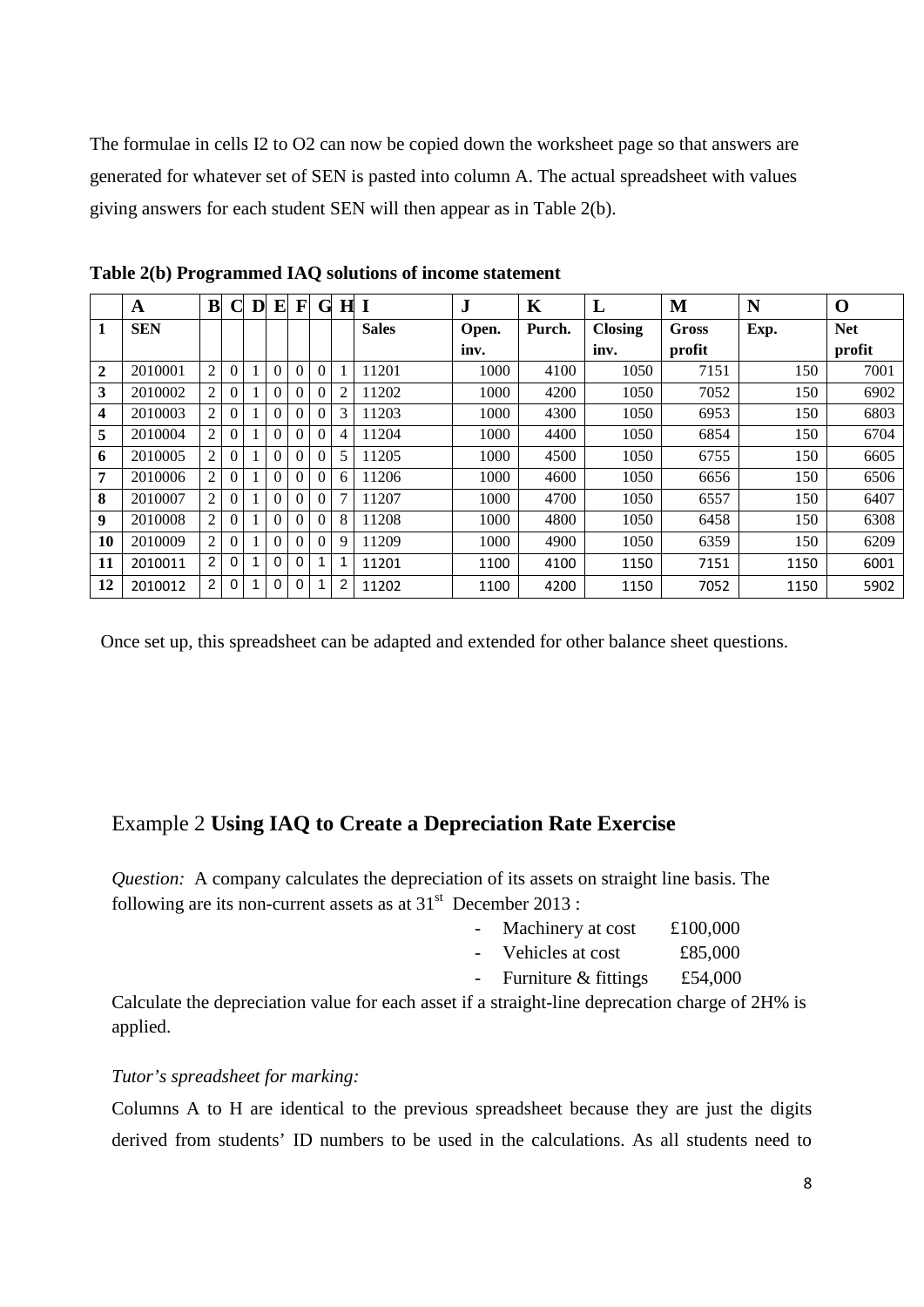work with the same initial asset values, these can all be entered in row 2, cells J2 to L2. Thus the SEN and other variables and formulae now start in row 3 in this example. In cell I3, the 2H% depreciation rate is created by adding 20 to the digit in H3 (e.g.  $20 + 1 = 21$ ) and dividing by 100 to convert to a percentage. Next, in cells J3 to L3 the depreciation values for each asset are calculated by multiplying the depreciation rate by the asset values which in row 2, as in Table 3(a).

**Table 3(a) Programming depreciation rates using IAQ**

|                         | A          | ${\bf B}$ |  |  | $C$ D E F G H I |                     |                  | Κ              | ┻         |
|-------------------------|------------|-----------|--|--|-----------------|---------------------|------------------|----------------|-----------|
|                         | <b>SEN</b> |           |  |  |                 | <b>Depreciation</b> | <b>Machinery</b> | <b>Vehicle</b> | F&F       |
|                         |            |           |  |  |                 | rate                | 100,000          | 85,000         | 54,000    |
|                         | 2010001    |           |  |  |                 | $=(20+H_3)/100$     | $=13*J$2$        | $=13*K$2$      | $=13*L$2$ |
| $\overline{\mathbf{4}}$ |            |           |  |  |                 |                     |                  |                |           |

The \$ symbol is used to anchor the row 3 asset values so the formulae in cells I3 to L3 can be copied down the spreadsheet to generate answers for each student ID number, giving answers as in Table 3(b) below.

|              | A          | B              | $\mathsf{\Gamma}$ | D | E        | F        | G        | $\bf H$  | $\mathbf I$ | $\mathbf J$      | K              | L      |
|--------------|------------|----------------|-------------------|---|----------|----------|----------|----------|-------------|------------------|----------------|--------|
| 1            | <b>SEN</b> |                |                   |   |          |          |          |          | Dep.        | <b>Machinery</b> | <b>Vehicle</b> | F&F    |
|              |            |                |                   |   |          |          |          |          |             | 100,000          | 85,000         | 54,000 |
| $\mathbf{2}$ | 2010001    | $\overline{2}$ | $\theta$          |   | $\theta$ | 0        | 0        | 1        | 0.21        | 21000            | 17850          | 11340  |
| 3            | 2010002    | $\overline{2}$ | $\theta$          |   | $\theta$ | 0        |          | 2        | 0.22        | 22000            | 18700          | 11880  |
| 4            | 2010003    | $\overline{2}$ | $\theta$          |   | $\theta$ | 0        |          | 3        | 0.23        | 23000            | 19550          | 12420  |
| 5            | 2010004    | $\overline{2}$ | $\theta$          |   | $\theta$ | 0        | 0        | 4        | 0.24        | 24000            | 20400          | 12960  |
| 6            | 2010005    | $\overline{2}$ | $\theta$          |   | $\Omega$ | 0        |          | 5        | 0.25        | 25000            | 21250          | 13500  |
| 7            | 2010006    | $\overline{2}$ | $\theta$          |   | $\theta$ | 0        | 0        | 6        | 0.26        | 26000            | 22100          | 14040  |
| 8            | 2010007    | $\overline{2}$ | $\theta$          |   | $\theta$ | $\Omega$ | $\Omega$ | 7        | 0.27        | 27000            | 22950          | 14580  |
| 9            | 2010008    | $\overline{2}$ | $\theta$          |   | $\theta$ | 0        |          | 8        | 0.28        | 28000            | 23800          | 15120  |
| 10           | 2010009    | $\overline{2}$ | $\theta$          |   | $\theta$ | 0        |          | 9        | 0.29        | 29000            | 24650          | 15660  |
| 11           | 2010010    | 2              | $\Omega$          |   | $\Omega$ | 0        |          | $\Omega$ | 0.20        | 20000            | 17000          | 10800  |

**Table 3(b) Depreciation rates using IAQ**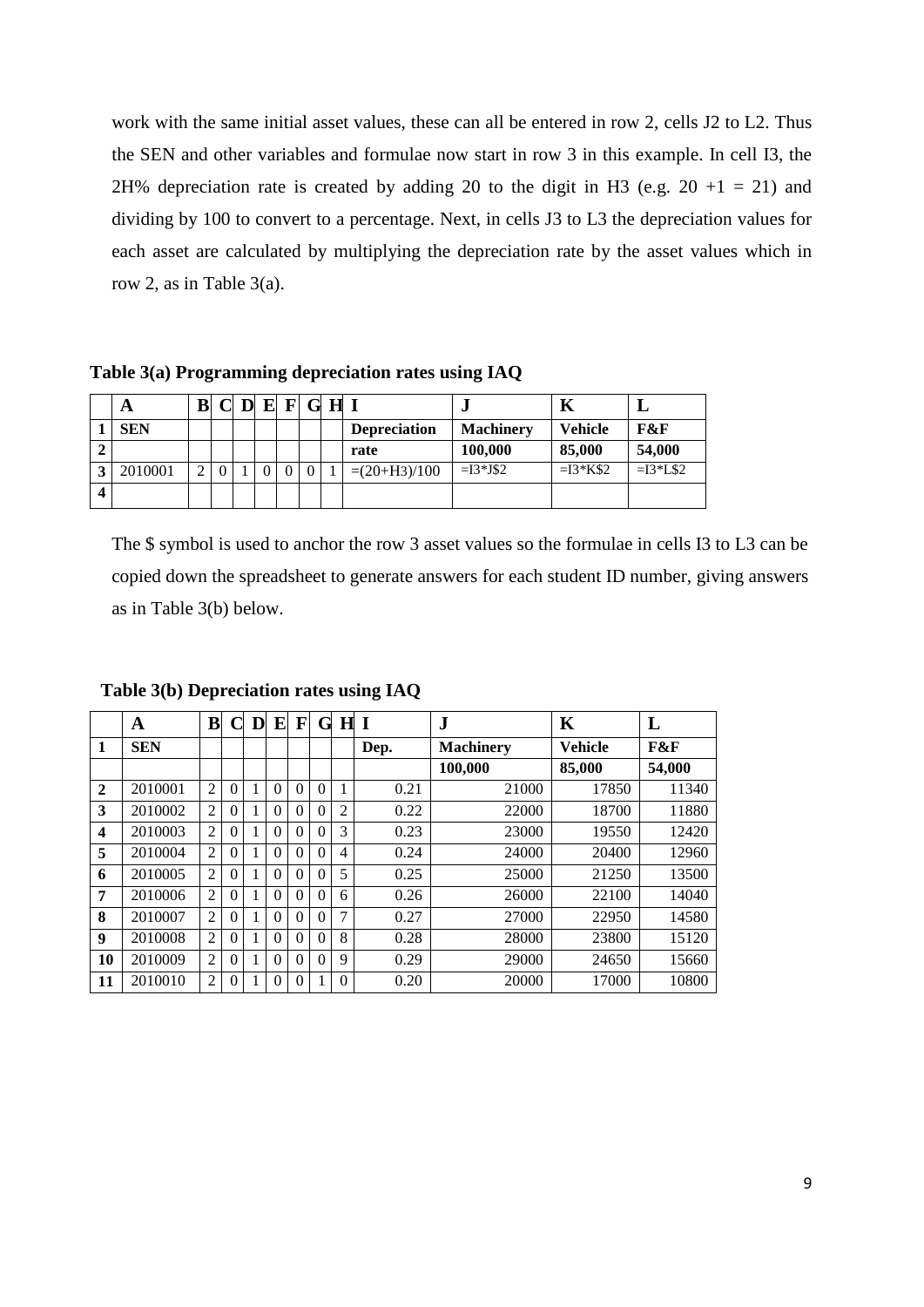# Example 3 **Using IAQ programme in investment appraisal**

Each student can be allocated different cash inflows values, as in the investment appraisal example below:

*Question*: A company is considering investing £25,000 in a production project with cash inflows projected for 3 years as follows:

|    | <b>Year</b> Cash inflow |
|----|-------------------------|
| -1 | 1H, 500                 |
| 2  | 1H, G00                 |
| 3  | 1H, D <sub>00</sub>     |

Calculate the net present value (NPV) of the project assuming the cost of capital is 9%.

#### *Tutor's spreadsheet for marking:*

In this example the first digit in each cash flow is a given numeric value, corresponding to £10,000,. This ensures all students will have cash flow values of at least this amount, in order to give realistic answers and also ensures no cash flows are zero, which might occur if only letters from the student ID are used. This example also sets the initial cost at a level that will give some students a negative NPV and some a positive value, thus ensuring diversity of answers. Tables 4(a) and (b) present the programming and solutions to this question..

**Tables 4(a) Setting up NPV calculations**

|              | A          | B | $\mathbf C$  | D | E        | $\mathbf{F}$ | G.       | H <sub>l</sub> |            |            | K          | L        | М       | N           | $\bf{O}$ | Р          |
|--------------|------------|---|--------------|---|----------|--------------|----------|----------------|------------|------------|------------|----------|---------|-------------|----------|------------|
|              |            |   |              |   |          |              |          |                | $Cost =$   | 25000      |            | 0.09     |         |             |          |            |
| $\mathbf{2}$ | <b>SEN</b> |   |              |   |          |              |          |                | Yr.1       | Yr.2       | Yr.3       | DF@9     | $PV-1$  | <b>PV-2</b> | $PV-3$   | <b>NPV</b> |
|              |            |   |              |   |          |              |          |                |            |            |            | %        |         |             |          |            |
| 3            | 2010001    | 2 | $\mathbf{0}$ |   | $\theta$ | $\Omega$     | $\Omega$ |                | $=10000+$  | $=10000+$  | $=10000+$  | $=1/(1+$ | $=13*L$ | $=$ J3*L    | $=$ K3*  | $=SUM($    |
|              |            |   |              |   |          |              |          |                | $H3*1000+$ | $H3*1000+$ | $H3*1000+$ | L\$1)    | 3       | $3^2$       | $L3^3$   | M3:N3      |
|              |            |   |              |   |          |              |          |                | 500        | $G3*100$   | $D3*100$   |          |         |             |          | $-J$1$     |
|              |            |   |              |   |          |              |          |                |            |            |            |          |         |             |          |            |
|              |            |   |              |   |          |              |          |                |            |            |            |          |         |             |          |            |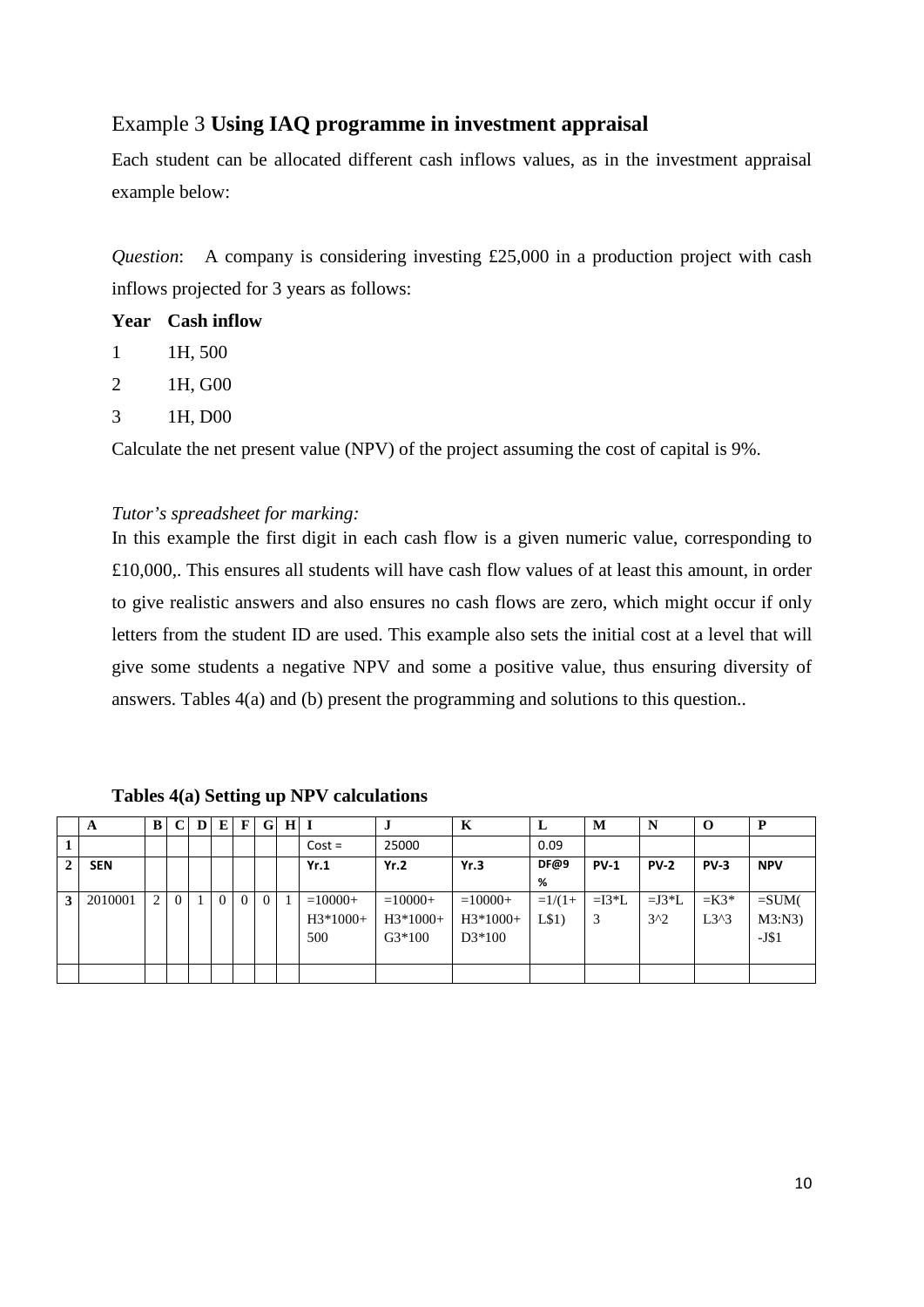|                | A          | B              |   | D | E | F        | G        | Н              |          | J.    | J     | K       | L      | M      | N      | $\Omega$ |
|----------------|------------|----------------|---|---|---|----------|----------|----------------|----------|-------|-------|---------|--------|--------|--------|----------|
| 1              | <b>SEN</b> |                |   |   |   |          |          |                | Yr.1     | Yr.2  | Yr.3  | DF@9%   | $PV-1$ | $PV-2$ | $PV-3$ | NPV-A    |
| $\overline{2}$ |            |                |   |   |   |          |          |                | $Cost =$ | 2500  |       |         |        |        |        |          |
| 3              | 2010001    | 2              | 0 |   | 0 | $\theta$ | $\theta$ |                | 11500    | 11000 | 11100 | 0.91743 | 10550  | 9258   | 8571   | $-5191$  |
| 4              | 2010002    | 2              |   |   | 0 | $\Omega$ | $\theta$ | $\overline{2}$ | 12500    | 12000 | 12100 | 0.91743 | 11468  | 10100  | 9343   | $-3432$  |
| 5              | 2010003    | 2              |   |   | 0 | $\theta$ | $\theta$ | 3              | 13500    | 13000 | 13100 | 0.91743 | 12385  | 10942  | 10116  | $-1673$  |
| 6              | 2010004    | 2              |   |   | 0 | $\theta$ | $\theta$ | 4              | 14500    | 14000 | 14100 | 0.91743 | 13303  | 11784  | 10888  | 86       |
| 7              | 2010005    | 2              |   |   | 0 | $\theta$ | $\theta$ |                | 15500    | 15000 | 15100 | 0.91743 | 14220  | 12625  | 11660  | 1845     |
| 8              | 2010006    | $\overline{c}$ |   |   | 0 | $\Omega$ | $\Omega$ | 6              | 16500    | 16000 | 16100 | 0.91743 | 15138  | 13467  | 12432  | 3604     |
| 9              | 2010007    | 2              |   |   | 0 | $\Omega$ | 0        | 7              | 17500    | 17000 | 17100 | 0.91743 | 16055  | 14309  | 13204  | 5364     |
| 10             | 2010008    | $\overline{c}$ |   |   | 0 | $\Omega$ | $\Omega$ | 8              | 18500    | 18000 | 18100 | 0.91743 | 16972  | 15150  | 13977  | 7123     |
| 11             | 2010009    | 2              |   |   | 0 | $\theta$ | $\theta$ | 9              | 19500    | 19000 | 19100 | 0.91743 | 17890  | 15992  | 14749  | 8882     |
| 12             | 2010010    | $\overline{c}$ |   |   | 0 | $\theta$ |          | 0              | 10500    | 10100 | 10100 | 0.91743 | 9633   | 8501   | 7799   | $-6866$  |

**Tables 4(b) Individualised NPV solution for each student**

In the NPV example above only the cash inflow values vary but the cost of capital or the initial cost could also be altered to reflect the SEN. Other investment appraisal exercise, such as accounting rate of return, payback period and internal rate of return, can also be set up using a similar process.

## **6. Creating a marking grid**

Where an accounting assessment has different questions, the spreadsheet may involve a large number of columns which will not easily display on a screen. To make the marking process easy, a simple grid that shows just the student enrolment numbers and the final solutions that will fit in one page (landscape if necessary) can be created. Rosser (2008) outlines a simple process as follows:

• Label the worksheet page used to create students' answers as explained in the previous sections as 'Full Workings'.

• Label the next worksheet page 'Answer Grid' and make a full copy of the Full Workings page by typing = in cell A1 of the Answer Grid worksheet, then clicking on cell A1 in the Full Workings page, and then dragging and copied this formula over the whole of the Answer Grid worksheet until all the Full Workings worksheet is copied. Cells that were blank on the Full Workings worksheet will appear as zero and can be cleared to tidy things up.

The columns that are no longer needed for the answer grid can then be deleted.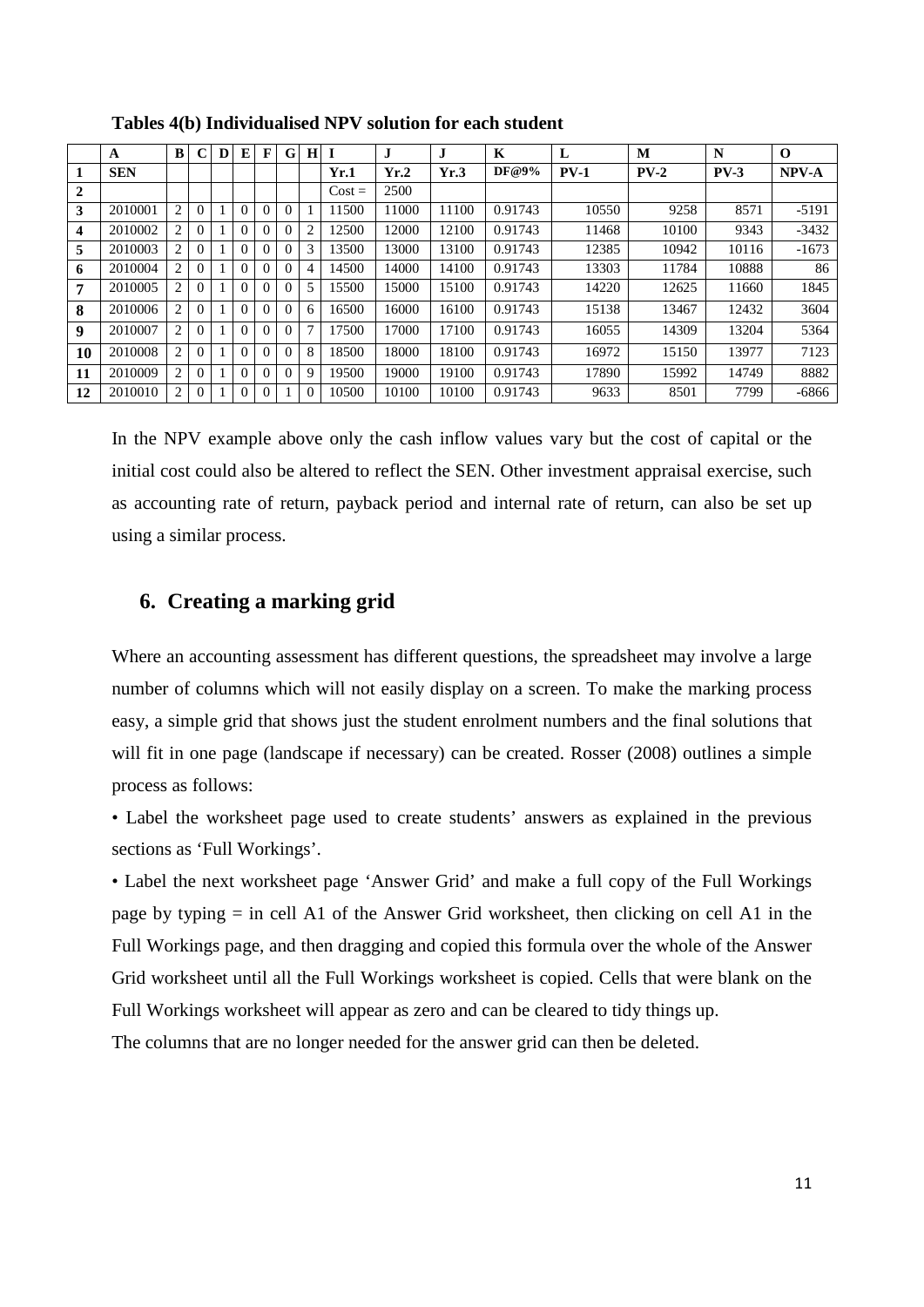The calculations in the NPV example above can be abridged by this method to show only the student enrolment numbers (SEN) and the NPV values on the Answer grid page, as shown in Table 6 below.

|              | A          | B          |
|--------------|------------|------------|
| 1            | <b>SEN</b> | <b>NPV</b> |
| $\mathbf{2}$ |            |            |
| 3            | 2010001    | $-5191$    |
| 4            | 2010002    | $-3432$    |
| 5            | 2010003    | $-1673$    |
| 6            | 2010004    | 86         |
| 7            | 2010005    | 1845       |

**Table 6 Marking Grid** 

It is usually best to mark from this grid on screen rather than printing it, as the tutor can easily switch to the "Full Workings" spreadsheet page if they wish to try and see why a student has computed a wrong answer. For incorrect answers, the tutor can then check:

- a) If students started off with the wrong number
- b) At what stage the answer started to go wrong.

Although (a) may possibly happen if the work of another student has been copied, the evidence suggests that this is a usual occurrence, and instances of the wrong number being used are usually due to carelessness in copying a digit from the student's own ID number. If this happens then tutors can allow for the input error by punching in the starting number the student actually used, seeing if the student's answer is correct based on this and then mark as normal, just deducting an appropriate penalty for incorrect inputting. This gives much better feedback to students on their ability to apply accounting methods than an automated system that would just tell the student their answer was wrong.

#### **7. Conclusion**

The IAQ technique set out in this paper is a relatively simple method of individualising questions using basic Excel skills that can have a very positive effect on student engagement in active learning. It has been used regularly by the authors and others and found to be very